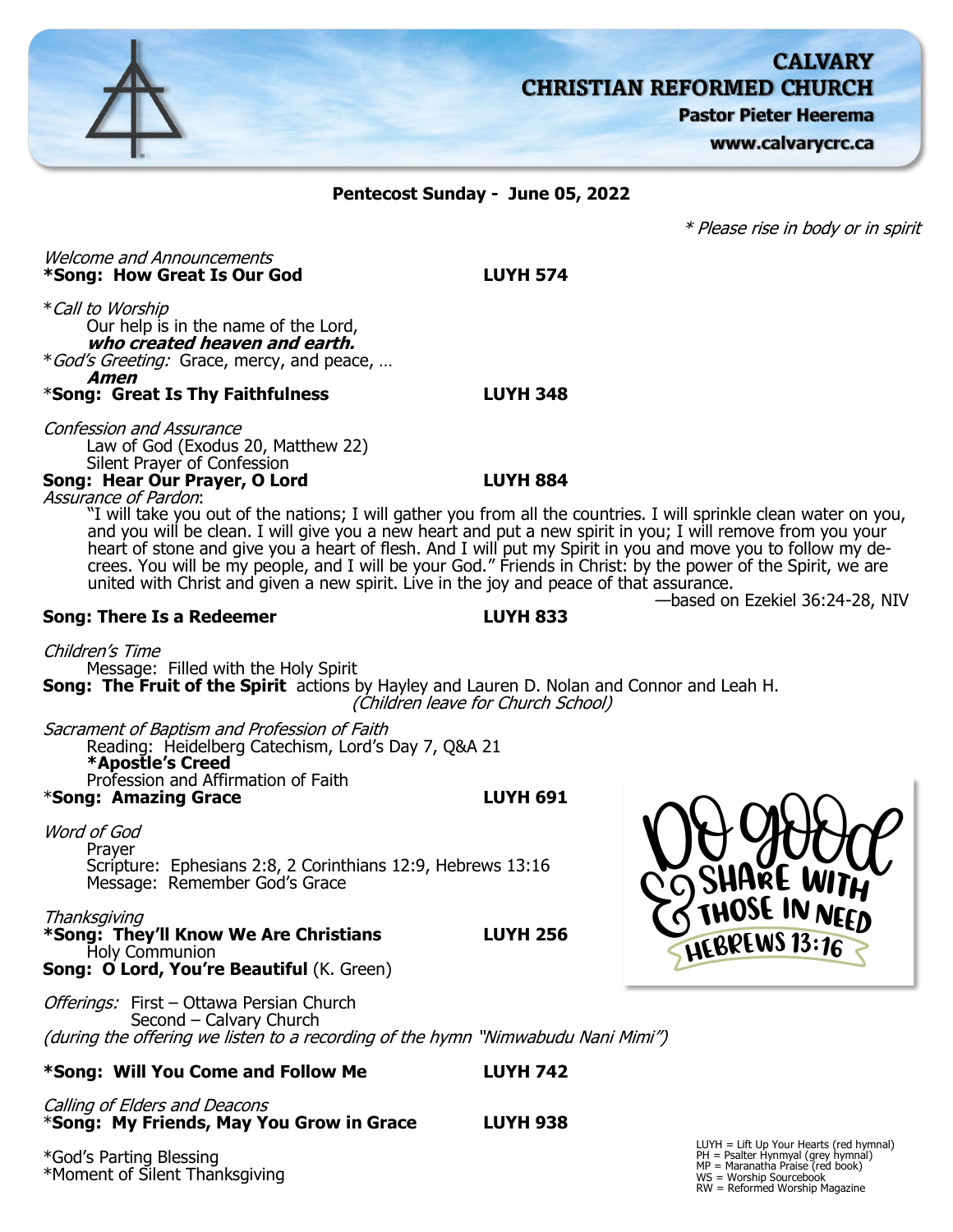# **Sympathies**:



We extend our Christian love and sympathies to **Margo B.** at the death of her husband **Carl**  this past Monday.

May our Lord comfort Margo, her children, grandchildren, and great grandchildren in this time of sadness. The funeral for Carl is scheduled for Monday June 06 at 11AM here at Calvary. The family has asked that all those attending the funeral wear a protective face mask. May our God comfort all who grieve.

**Welcome**: This morning we formally welcome into our fellowship **Titia de V., Ymke D., Tim** and **Megan H. with their daughters Christina** and **Maria**, and **Eric** and **Jennifer N.** with their children **Sophie** and **Mattheus**. May the Lord bless these individuals as they worship and serve the Lord with us here at Calvary.

Calling of Elders and Deacons: Today we finish our process of calling elders and deacons to serve our congregation. The Lord Jesus provides for our needs through the work of office bearers. Let us regularly remember our leaders in prayer. The installation of elders and deacons will be scheduled for later in June.

## **Church Family**:

**Ineke J.** is scheduled to be released from hospital on June 06. May God provide continued healing as she waits for further medical help.

Let us remember all who are waiting for medical help or results. May God provide to the health needs of all our members.



## Profession of Faith:

This morning we celebrate our Christian faith as we witness **Rachelle G.** and **Mark M.** profess their faith and as we hear **Edda** and **Sheldon L.** affirm their faith in Christ. May God bless these individuals as they worship and serve the Lord with us.

## **HOLY COMMUNION**: This morning at Calvary Church, we plan to celebrate the Lord's Supper.

The Bible teaches that partaking of Communion is a blessing, provided we carefully prepare our hearts.

- In order to do that you are asked to affirm before God the following statements:
- $\Diamond$  I am a repentant sinner, trusting in Jesus Christ alone for my salvation.
- $\Diamond$  I have a sincere commitment to live for Jesus. Jesus is the Lord of my life.
- I am a member in good standing of a Christian church.

# **If these statements are true for you, please celebrate Communion with us.**

**Storm**: Two weeks ago a terrific storm hit large parts of the Ottawa area. Here at Calvary power was out for almost two weeks and many trees came down. It was also a challenge for the **Elizabeth Fry "Lotus House**" next door to keep things running well. We all owe our thanks to **Steve B., Bill B.**, and others who put in long hours cleaning up to keep our two buildings in good order.

Pastor's Class: If you are interested in joining a pastor's class during June and July, PLEASE contact **Pastor Piet**  before Tuesday evening.

**Christian Reformed Synod**: The general synod of the Christian Reformed Church in North America is scheduled to meet later this month in Grand Rapids, Michigan.

We are urged to pray for all the delegates: that they may have safe travels and that they be granted wisdom and discernment as they deliberate the important issues that face our denomination.

## **YOUTH SERVICE!**

All high school youth are invited to Community CRC in Dixon's Corners on Sunday June 12, from 3-7pm for games, BBQ dinner and a worship service. What better way to close out the youth group season than fun and fellowship with your friends from local churches. If you have any questions, contact **Iena Van't Foort**  at [youth@dixons.church.](mailto:youth@dixons.church) Hope to see you there!

Please pray for God's blessing on the ministries, the leaders and the members of CEC churches and ministries **Pentecost Sunday!! Give thanks for the gift of the Holy Spirit**

## **ReFrame Ministries**

Understanding Pentecost - Check out the new kids' devotion at www.kidscorner.net. The Spirit came in a powerful way and filled the people. That's because we serve a powerful God! The wind and fire are symbols for God's presence. Listen now at kidscorner.net and check out all the new content.

Sharing Your Faith Relies on the Holy Spirit - The events of Pentecost are significant for our ability to share our faith still today. Join Groundwork as we study this story in Luke 24:45-49, John 15:26-27, Acts 1:4-5, Acts 2:1-41, and Acts 10:44-48 and discover the power the Holy Spirit provides us to follow Jesus command to share our faith and make disciples for him. Listen now at GroundworkOnline.com and subscribe to Groundwork's weekly emails for future episodes.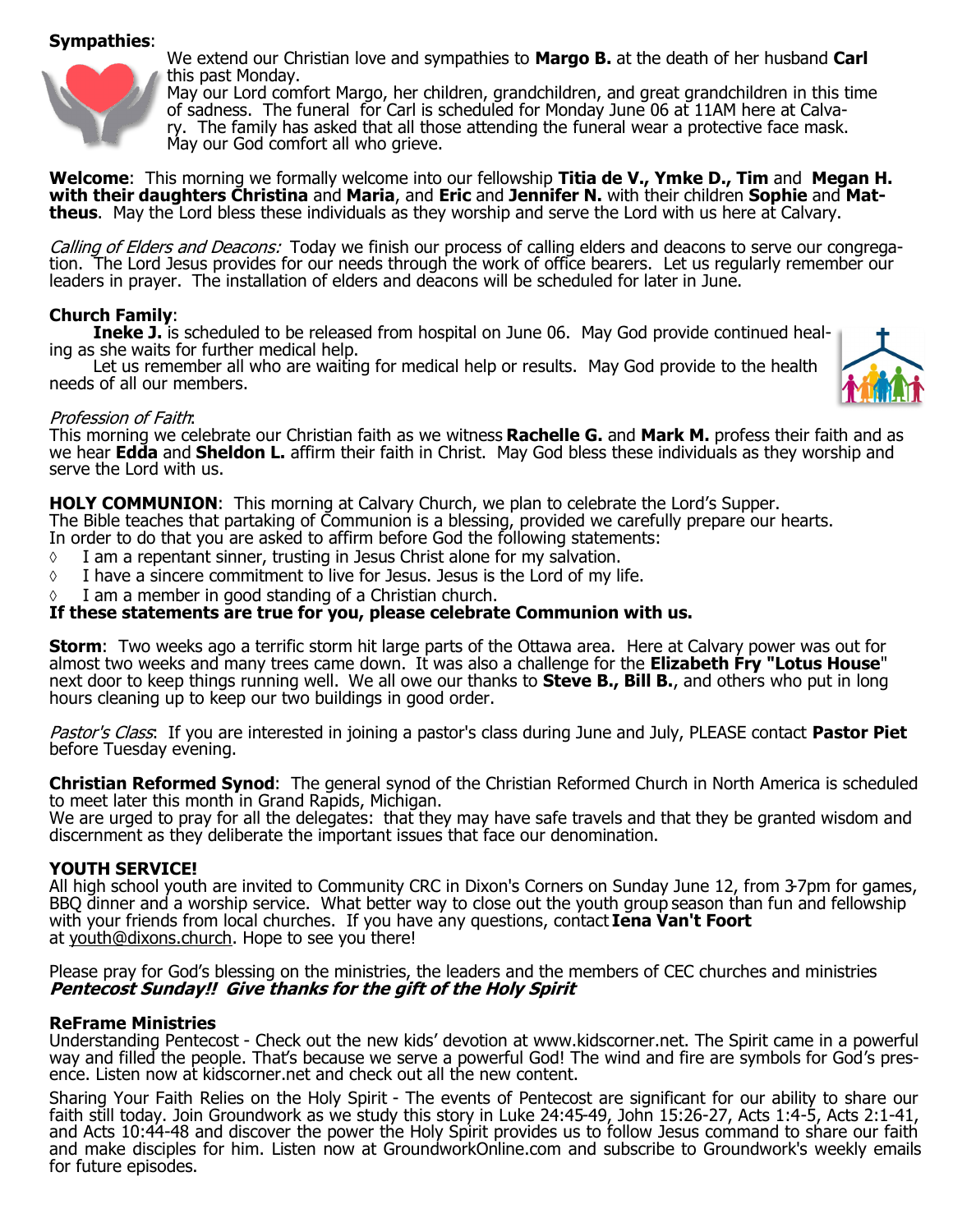#### **OUR OFFERINGS:**

**Today - Ottawa Persian Church** Over the past several years since immigrating to Canada with the help of Calvary's Refugee Committee, Omid Azgomi and his family have worked tirelessly with all the challenges that come with learning to live in a new country. As a result of their dedication and a lot of hard work, Omid began Ottawa Persian Church, the first Persian language church in Ottawa! Starting a church is a great achievement and with the help of Vision Ministries Canada, Omid has been preaching online during the pandemic and just recently received wonderful news that, beginning in June, the Ottawa Persian Church will begin worshiping in person, using the Chapel Ridge Free Methodist Church in Stittsville. Funds received through this special collection will go to help the Ottawa Persian Church continue to grow and spread God's word. The Ottawa Persian Church has a Facebook page which can be found at <https://www.facebook.com/ottawapersianchurch/>

## **June 12 - Candidacy Committee Candidacy Committee**

Your gift to the Candidacy Committee will help ensure that ministry candidates have the resources they need to successfully enter the ministry. The work of the Candidacy Director and the Candidacy Committee is to oversee the processes of ordination in the CRCNA and ensure that paths to ministry are accessible, accountable and equitable. Visit their website [\(https://www.crcna.org/candidacy\)](https://www.crcna.org/candidacy) or send an email to [candidacy@crcna.org](mailto:candidacy@crcna.org) to find out more information.

**June 19 - Indigenous Ministries**. The Indigenous Ministry is made up of a national committee (Canadian Indigenous Ministry Committee), three Urban Indigenous Ministries, and a Justice and Reconciliation Mobilizer, each using their strengths to support healing and reconciliation between Indigenous peoples and non-Indigenous people in Canada. It is rooted in a recognition of our Creator's love for all creation and in the understanding that we all have gifts to offer one another.

The Canadian Indigenous Ministry Committee (CIMC) works with CRC members and congregations to respond to God's call to live in reconciled relationships as covenant (treaty) people before our Creator. It provides leadership and support for learning about Indigenous justice and reconciliation and in putting good words and theology of healing, reconciliation and justice into action.

**Jun 26 - Ministry Shares.** Instead of setting a specific amount per member, each congregation will prayerfully consider how much it can contribute towards our shared ministry efforts.

Ministry shares are an amazingly efficient and stewardly way for us to accomplish ministry together. Over the years, as Synod decided to start new programs, we've used ministry shares as a way of enabling all of our congregations to contribute towards the costs. In this way, every initiative is truly part of our shared ministry. What happens if my church doesn't give?

Currently, churches are contributing less than 60% of the requested amount for ministry. This means fewer funds are available for: • Supporting new church plants • Producing new resources for children's ministry • Training new pastors and supporting those already in ministry • Resourcing chaplains as they serve populations in crisis • Producing resources to revitalize worship in congregations • Equipping churches in abuse prevention, disability awareness, and racial reconciliation • Sharing the gospel in new ministry fields. With the new system proposed by Synod 2019, ministry budgets will be set based on what is pledged from churches. If this amount is less than what is currently received, important ministry will need to be cut.

## **New OCC Chaplain**

With the thanksgiving, the OCC board is pleased to announce that **Ryan Farrell** will be replacing **Sid Ypma** as Chaplain at the Ottawa Campus Chaplaincy.

Ryan comes to us from the CRC Chaplaincy team at Queens. At this year's synod, he will be seeking to be declared eligible to become a pastor in the CRC. Ryan comes to this ministry with a sense of energy and mission and a strong call to chaplaincy work in the university setting. We hope you will join us in welcoming Ryan to Ottawa and to the ministry.

# **Good-Bye Sid**

The board of Ottawa Campus Chaplaincy would like to invite those who would like to offer best wishes to **Sid and Brenda Ypma** on the next part of their journey to an open house on Saturday June 11 at Barrhaven Fellowship C.R.C. Church, 3058 Jockvale Road, Nepean. This event will start at 1 pm.

# **Activities:**

- 1 pm to 3 pm Open house
- 3 pm Words of encouragement and thanks to Sid and Brenda
- 4 pm Pot luck & BBQ dinner
- 5:30 pm End of celebration

Sid has been with the campus ministry for 10 years and is moving into a pastor role at Kemptville CRC. He will be missed by all those involved in the campus ministry over these years. The board is very grateful for his time of service here.

If you are interested in attending the Potluck & BBQ, please RSVP by today, Sunday, June 5, to **Charley DeSchiffart,** email: *c.deschif@gmail.com* indicating what you're bringing - a type of salad or dessert. The board will be providing hamburgers, sausages, and drinks.

#### **The Banner**

Get The Banner Straight to Your Inbox - The Banner, the magazine of the CRC, will send you news, features, and columns straight to your email inbox! Sign up for the weekly e-newsletter by visiting thebanner.org/signup.